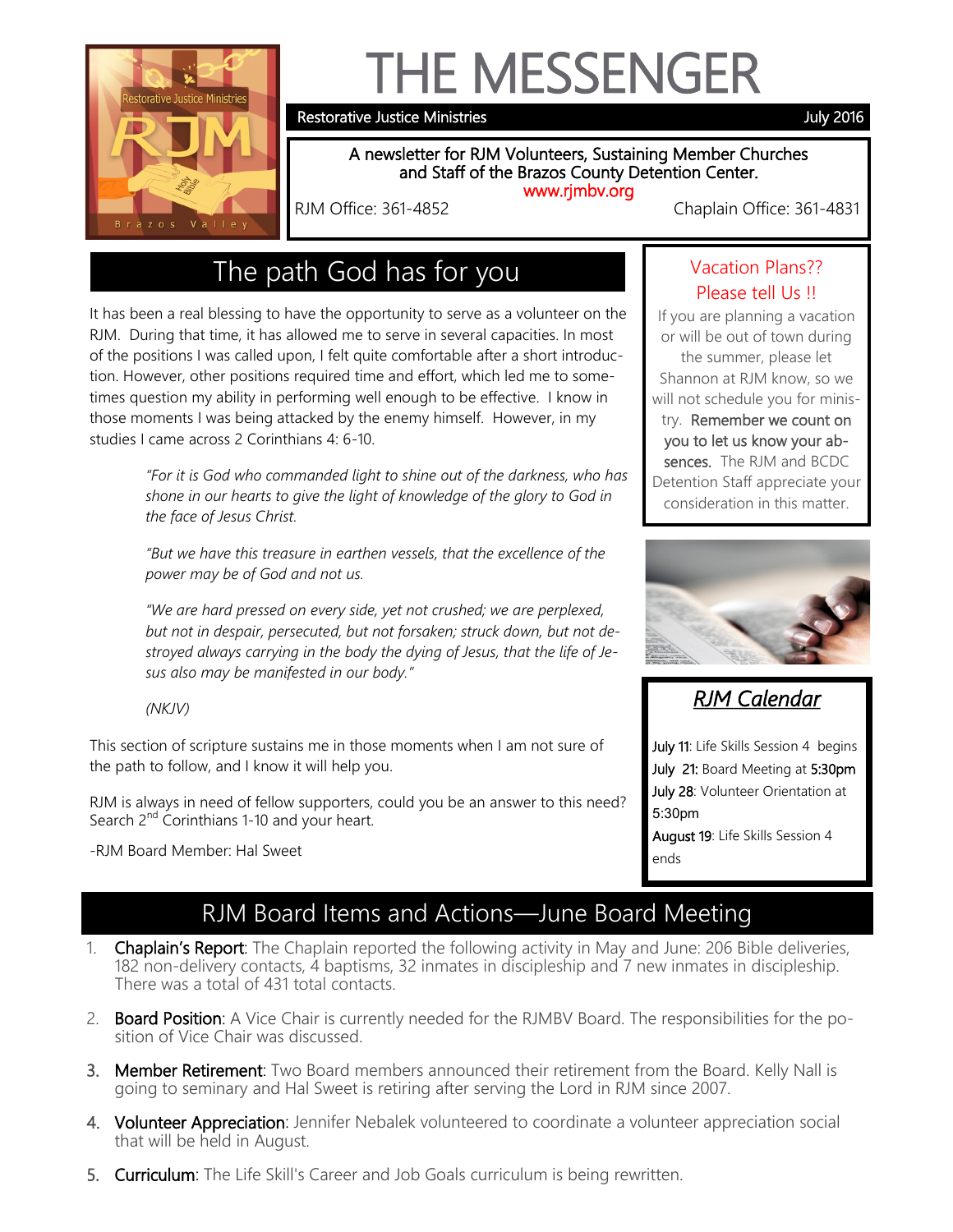# Inmate Evaluations of Life Skills Classes Session III

Celebrate Recovery-Session 3 (Susan Williams)

God bless you. I got a lot out of this class. I could tell my true feelings and it helped to talk about it. I've learned to forgive and forget. I let out some of the feelings that I had bottled up inside of me. Thank you so much.

Communication Skills/Anger Management-Session 3 (Gary Youngblood)

Mr. Youngblood was a great instructor. I have found the material very useful and have actually shared what I've learned with my wife and loved ones during visitation!! Thank you Mr. Youngblood and I pray that we may cross paths again in the free world. I have a plan to get into ministry and God willing, we can meet in a better place other than jail.

Parenting-Session 3 (Eddie McCoy and Arlinda McCoy)

I like this class and the information provided. It helped me as a new parent to understand the proper way to connect, not with just my partner/wife, but to connect with my child and to build a strong bond with my child once he's born. Plus, it'll help me teach my wife what I've learned in this class, that way, we both will be good, understanding and responsible parents. We're both scared as new parents but with this information it'll help us a lot.

> Personal Finance-Session 3 (Mike Cochran and Glenn Dowling)

I want to thank both instructors for 6 weeks of encouraging us with God's word, as well as providing feasible information about personal finances.

Communication Skills/Anger Management-Session 3 (Gary Youngblood)

I want to thank Mr. Gary Youngblood for being a very helpful instructor. Thank God for allowing us to have the availability to attend these type of classes. They are very helpful to me. I have learned to be able to control my temper when things go wrong or not done as I would like things to go. I understand things will not always be that way. Patience is also another thing I have learned to have. Thanks again for your help. May God bless ya'll.

Communication Skills/ Anger Management-Session 3 (Linda Bow)

Great class. It helped me a lot, especially the 4-7-8 breathing technique and the teacher was great. I wish there was more studies on anger management.

Healed Hearts-Session 3 (Patricia Arnold)

Ms. Patricia is so awesome! I've taken this class before a couple of years ago. It didn't mean much then, but this "go round" I was ready. I 'm very thankful for this particular class!

Personal Finance-Session 3 (Mike Cochran and Glenn Dowling)

The class was a great class and the instructors took their time to explain everything. They were very resourceful and informative.